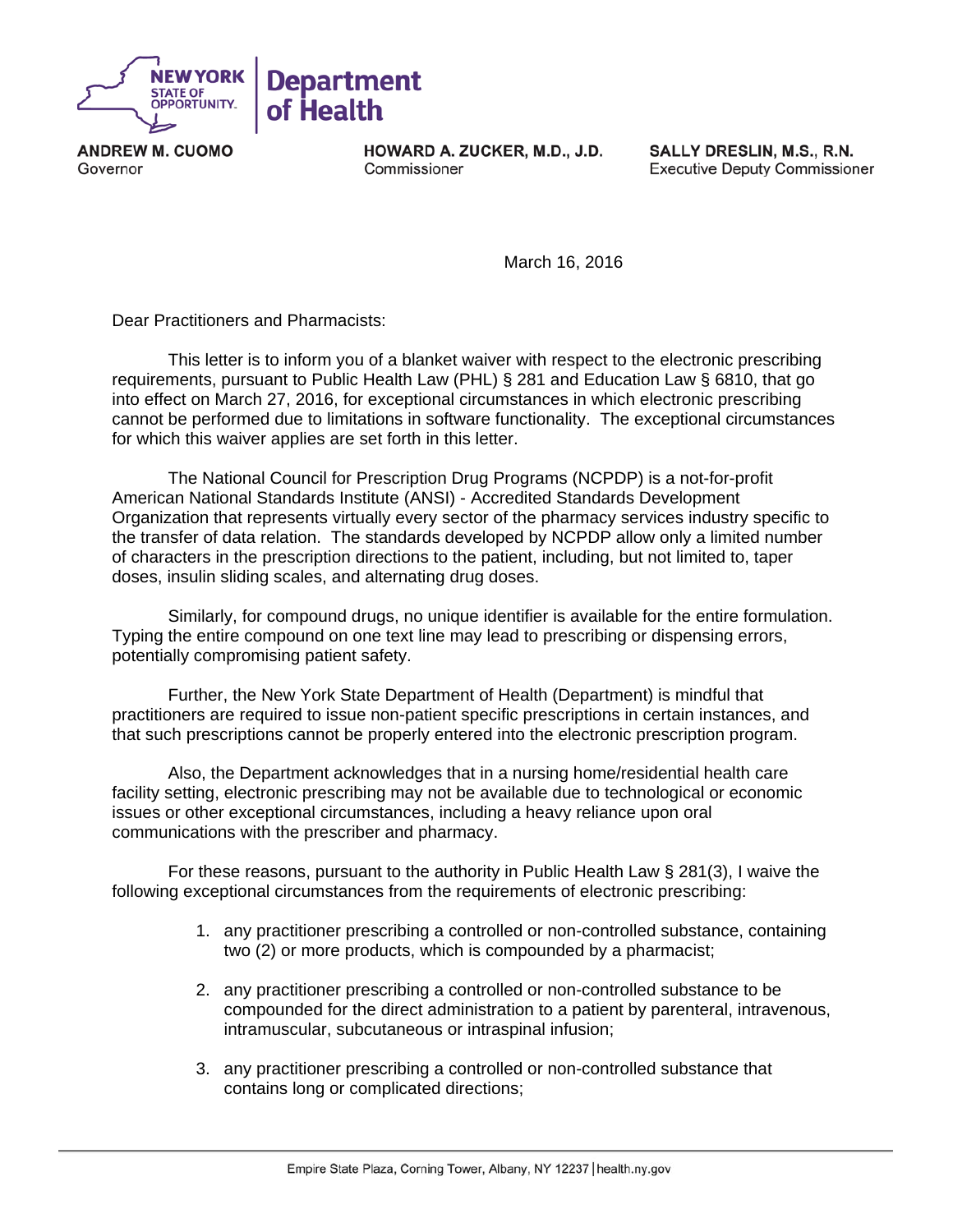- 4. any practitioner prescribing a controlled or non-controlled substance that requires a prescription to contain certain elements required by the federal Food and Drug Administration (FDA) that are not able to be accomplished with electronic prescribing;
- 5. any practitioner prescribing a controlled or non-controlled substance under approved protocols under expedited partner therapy, collaborative drug management or in response to a public health emergency that would allow a non-patient specific prescription;
- 6. any practitioner prescribing an opioid antagonist that would allow a non-patient specific prescription;
- 7. any practitioner prescribing a controlled or non-controlled substance under a research protocol;
- 8. a practitioner prescribing a controlled or non-controlled substance either through an Official New York State Prescription form or an oral prescription communicated to a pharmacist serving as a vendor of pharmaceutical services, by an agent who is a health care practitioner, for patients in nursing homes and residential health care facilities as defined in section twenty-eight hundred one of the public health law.
- 9. a pharmacist dispensing controlled and non-controlled substance compounded prescriptions, prescriptions containing long or complicated directions, and prescriptions containing certain elements required by the FDA or any other governmental agency that are not able to be accomplished with electronic prescribing;
- 10. a pharmacist dispensing prescriptions issued under a research protocol, or under approved protocols for expedited partner therapy, or for collaborative drug management;
- 11. a pharmacist dispensing non-patient specific prescriptions, including opioid antagonists, or prescriptions issued in response to a public health emergency issued; and
- 12. a pharmacist serving as a vendor of pharmaceutical services dispensing a controlled or non-controlled substance through an Official New York State Prescription form or an oral prescription communicated by an agent who is a health care practitioner, for patients in nursing homes and residential health care facilities as defined in section twenty-eight hundred one of the public health law.

 Practitioners issuing prescriptions in the above-listed exceptional circumstances may either use the Official New York State Prescription Form or issue an oral prescription; provided, however, that oral prescriptions remain subject to § 3334 and § 3337 of the PHL, which provide for oral prescriptions of controlled substances in emergencies and for other limited purposes, and subject to § 6810 of the Education Law. Pharmacists may dispense prescriptions issued on the Official New York State Prescription Form or oral prescriptions in the above-listed exceptional circumstances.